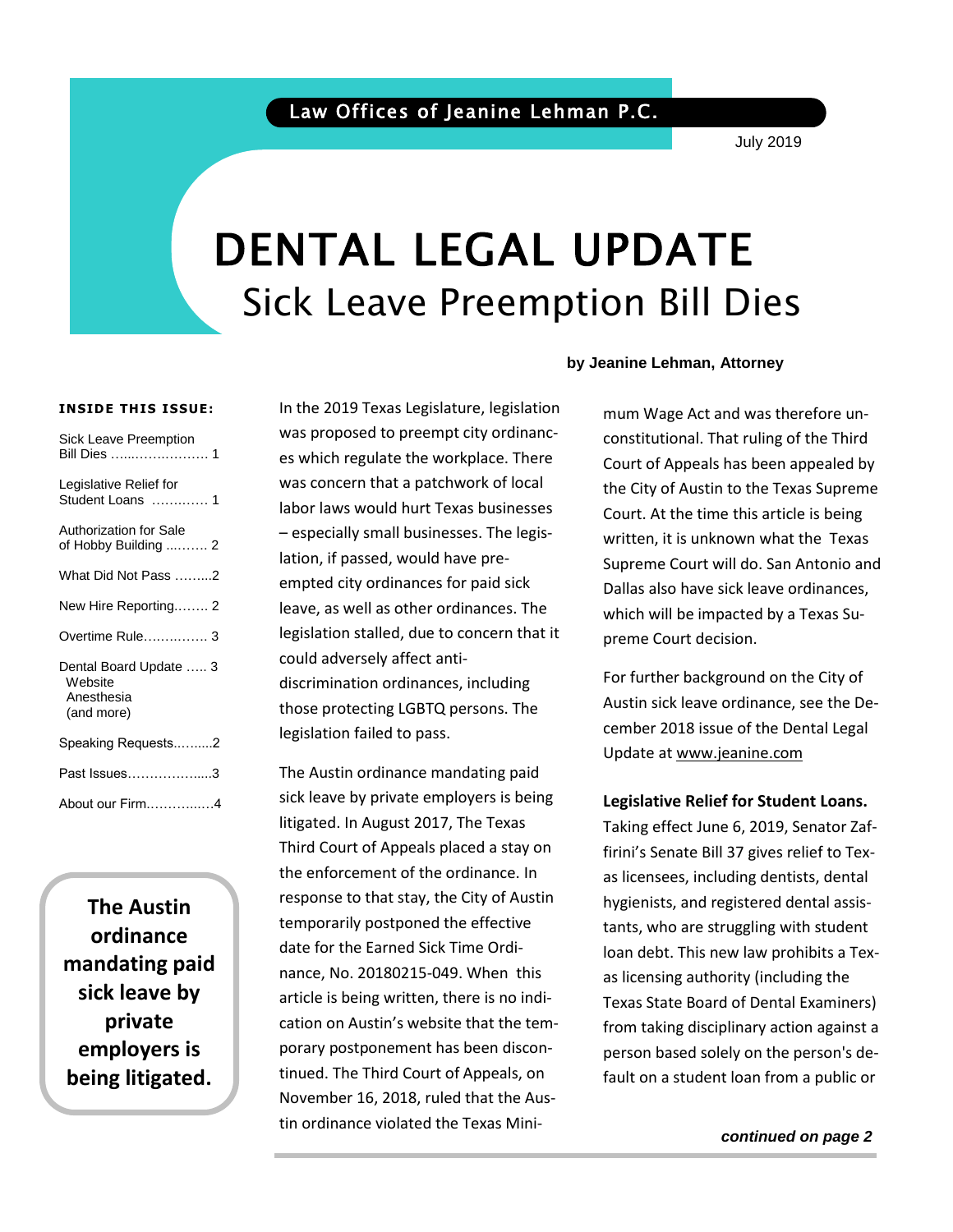### **Speaking Requests**

For **Jeanine Lehman** and her colleagues to speak to professional and business groups on legal and practice management topics, please contact Jeanine Lehman at **(512) 918-3435** or [jeanine@jeanine.com](mailto:jeanine@jeanine.com)

ì



### **Website Favorites**

Law Offices of Jeanine Lehman P.C. [www.jeanine.com](http://www.jeanine.com/)

Capital Area Dental Society [www.capitalareadental.org](http://www.capitalareadental.org/)

> Texas State Board of Dental Examiners tsbde.texas.gov

Texas Dental Association [www.tda.org](http://www.tda.org/)

> Texas Academy of General Dentistry [www.tagd.org](http://www.tagd.org/)

American Dental Association [www.ada.org](http://www.ada.org/)

U.S. Department of Labor Wage and Hour Division [www.dol.gov/whd](http://www.dol.gov/whd)

### **Student Loan Relief** *(cont.) --*

private entity, or breach of a student loan repayment contract or scholarship contract, including by denying the person's application for a license or renewal, or by suspending the person's license. The author's note states: "Texas is one of 19 states that can bar professional license holders, including teachers, social workers, nurses, physicians, and attorneys, from renewing their professional licenses if they are in default on student loans. Proponents of these laws when they were created believed them to be in the taxpayer's interest, as many student loans are guaranteed by the state or federal government, which foots the bill if borrowers default. In reality, however, such laws often have been counterproductive. By threatening a person's ability to work by suspending or failing to renew his or her professional license, such policies not only threaten a person's employment and financial security, but also inhibit his or her ability to repay the student loan debt. Such tactics are especially unnecessary today, when lenders and loan guarantors have an array of tools they could use to pressure borrowers into repayment, including by creating repayment plans, filing lawsuits, garnishing wages, and seizing tax refunds."

**Authorization for Sale of Hobby Building.** The Texas Legislature authorized the sale of the building where the Texas State Board of Dental Examiners

## page 2 DENTAL LEGAL UPDATE

is located. Senate Bill 1349 authorizes the sale of the state facility in downtown Austin known as the Hobby Building due to the poor condition of the building, significant deferred maintenance obligations, and increasing annual investments necessary to maintain habitability.

The William P. Hobby building was built in 1984 (35 years ago), when building technologies and standards were significantly less demanding than today. Texas Facilities Commission (TFC) staff estimates that the building requires at least \$49.6 million in repairs for known deficiencies and has requested \$19 million for the coming biennium to meet priority health and life safety needs including fire protection and security system updates and failing cast iron plumbing. If and when a sale of the building occurs, the Dental Board will face disruption if a move is necessary.

**What Did Not Pass.** Here are some of the bills that did not pass in the 2019 Texas Legislature:

- Senate Bill 792: Teledentistry
- House Bill 3152: Requirement for one Board member of Texas State Board of Dental Examiners to be a pediatric dentist
- Senate Bill 510 and House Bill 2275: Local anesthesia administration by dental hygienists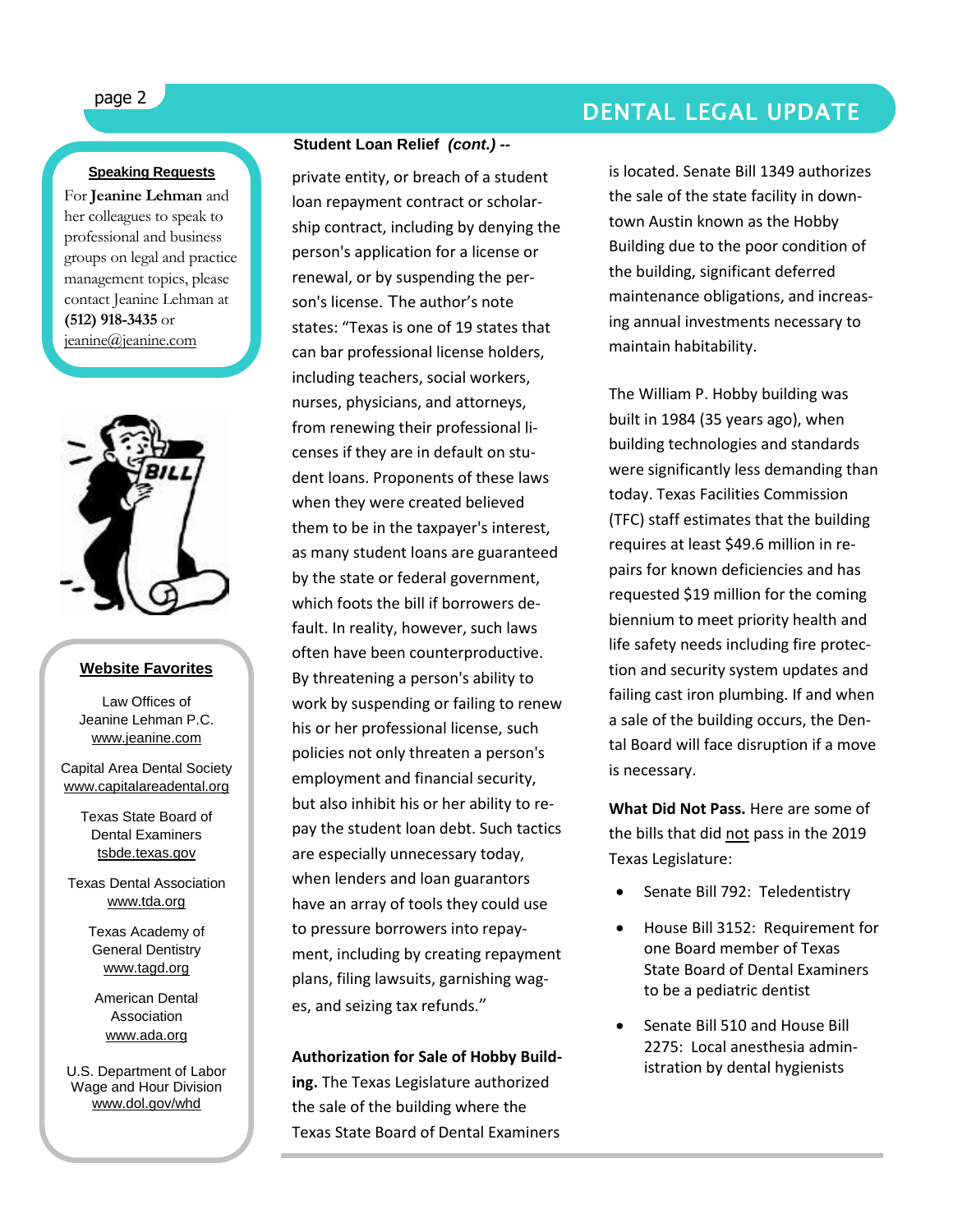### **DENTAL LEGAL UPDATE Superior and the set of the set of the set of the set of the set of the set of the set of the set of the set of the set of the set of the set of the set of the set of the set of the set of the set of**

**New Hire Reporting.** Federal and State law requires all employers, including dental practices, to report new hire and rehires within 20 calendar days of the hire date. Reporting new hires and rehires assists the Texas Workforce Commission in detecting and preventing fraud within the Unemployment Insurance (UI) system. Using the new hire information, TWC can identify UI claimants who have returned to work to ensure earnings are reported. If employers fail to report new hire information, TWC cannot identify these claimants until the employer files its quarterly UI taxes. This delay in reporting increases the average overpayment from approximately \$411 to \$924 per claim.

Reporting new hires prevents unnecessary payments of UI benefits, which reduces taxes that employers pay. Reporting new hires means more savings for all Texas employers by preventing overpayment of benefits. In addition, reporting new hires and rehires to the Office of Attorney General (OAG) helps the state hold parents accountable for delinquent child support.

There are several ways to report this information. Visit the OAG's website to choose the option that is best for your practice:

[www.employer.texasattorneygeneral.gov](http://www.employer.texasattorneygeneral.gov/)

**Proposed Change to Overtime Law.** The U.S. Department of Labor (DOL) proposed in late 2016 to increase the minimum salary requirement for a salaried exempt employee to \$913 per week, but that regulation was invalidated by a court decision in 2016. On March 7, 2019, the DOL announced a new rule proposing a smaller increase, from \$455/week, which was set in 2004, to \$679/week. The DOL estimated that a million more American workers would be eligible for overtime if this proposal is adopted. More infor-

mation about the proposed rule is available at [www.dol.gov/whd/overtime2019.](http://www.dol.gov/whd/overtime2019) Check the DOL website at [www.dol.gov/whd](http://www.dol.gov/whd) for updates on the progress of the rule and guidance on wage and hour regulations, including for payment of overtime. Be ready to comply if the rule changes and your practice has salaried exempt employees. Be sure to note that the salary level, alone, is not enough to make an employee exempt from overtime pay. Instead, all the requirements for an exempt salaried employee must be satisfied.

### **Dental Board Update**

At the May 17, 2019 Board meeting of the Texas State Board of Dental Examiners, much was covered including the following:

**New Website.** The Texas State Board of Dental Examiners has a new website. It is located at tsbde.texas.gov The website is a major redesign to enhance user friendliness. Feedback on the new website is encouraged.

**Anesthesia Amendments.** An amendment to Rule 110.17 on sedation/anesthesia of pediatric patients was adopted to clarify the requirements for training related to observation of live cases and high-fidelity

### *continued on page 4*

**Jeanine Lehman** is an Austin, Texas health law attorney who practices dental, health, employment, real estate, and business law.

### **Past issues of the Dental Legal Update are available at [www.jeanine.com](http://www.jeanine.com/)**

The information in this newsletter is not a substitute for legal advice. The information is general in nature and should not be relied upon as legal advice generally or that is applicable to any particular situation. For legal advice in a particular situation, the reader is advised to retain an attorney. For reprints, call (512) 918-3435 or email [jeanine@jeanine.com.](mailto:jeanine@jeanine.com) © 2019 Jeanine Lehman.